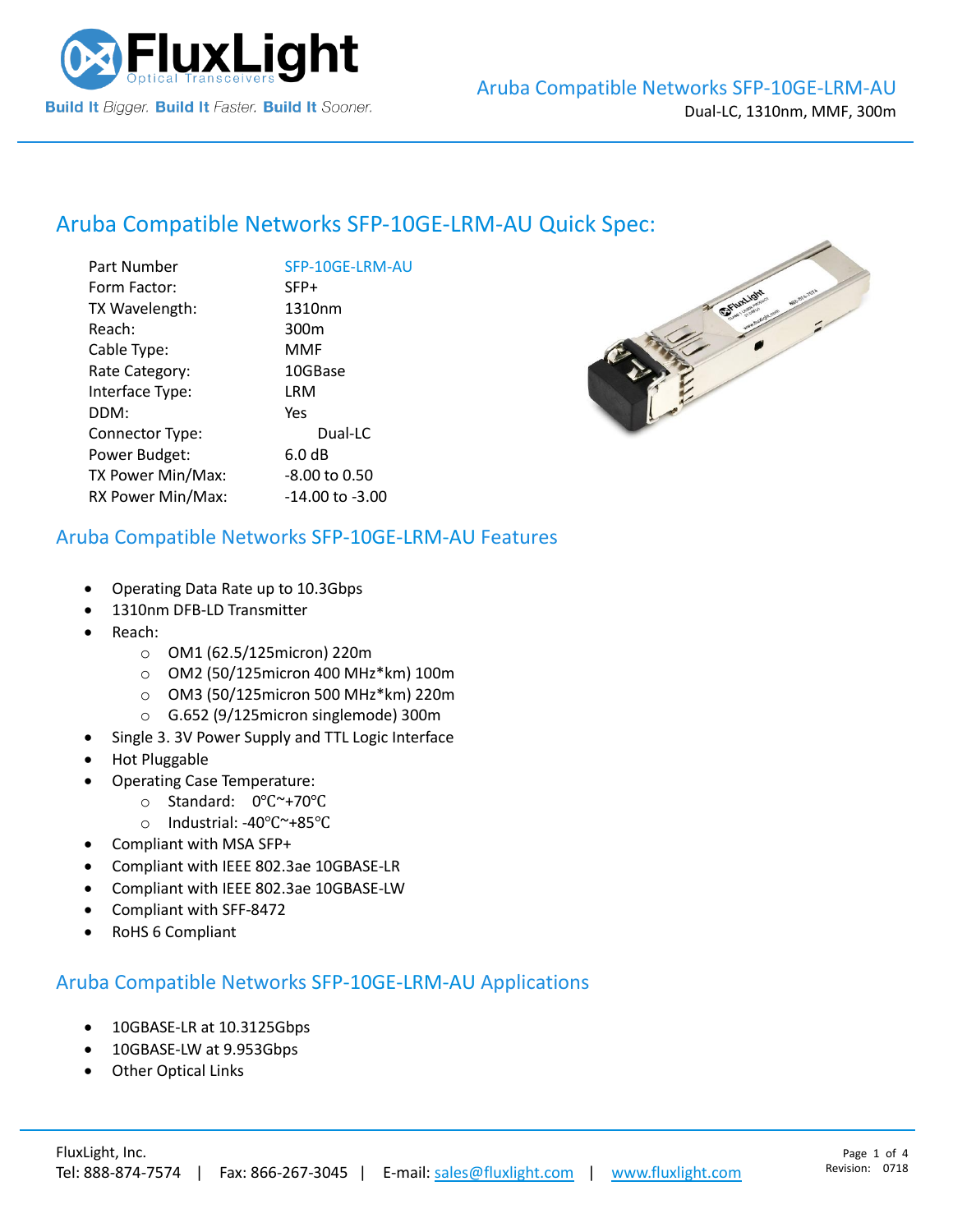

# Aruba Compatible Networks [SFP-10GE-LRM-AU](https://www.fluxlight.com/) Specification

## Electrical Characteristics (Condition: Ta=TOP)

| <b>Parameter</b>                  | <b>Symbol</b> | Min. | <b>Typ</b> | Max.      | <b>Unit</b> | <b>Notes</b>                          |
|-----------------------------------|---------------|------|------------|-----------|-------------|---------------------------------------|
| CML Inputs(Differential)          | Vin           | 150  |            | 1200      | mV p-p      | AC coupled inputs                     |
| <b>Supply Current</b>             | ICC           |      |            | 300       | mA          |                                       |
| Input Impedance (Differential)    | Zin           | 85   | 100        | 115       | ohm         | $\text{Rin} > 100 \text{ kohm } @$ DC |
| Tx_Disable Input Voltage - Low    | VIL           | 0    |            | 0.8       | V           |                                       |
| Tx_Disable Input Voltage - High   | VIH           | 2.0  |            | 3.45      | V           |                                       |
| Tx_Fault Output Voltage - Low     | <b>VOL</b>    | 0    |            | 0.5       | V           |                                       |
| Tx_Fault Output Voltage - High    | <b>VOH</b>    | 2.0  |            | $Vcc+0.3$ | V           |                                       |
| <b>CML Outputs (Differential)</b> | Vout          | 350  |            | 700       | mV pp       | AC coupled outputs                    |
| Output Impedance (Differential)   | Zout          | 85   | 100        | 115       | ohms        |                                       |
| Rx_LOS Output Voltage-Low         | <b>VOL</b>    | 0    |            | 0.5       | V           |                                       |
| Rx LOS Output Voltage-High        | <b>VOH</b>    | 2.5  |            |           | V           |                                       |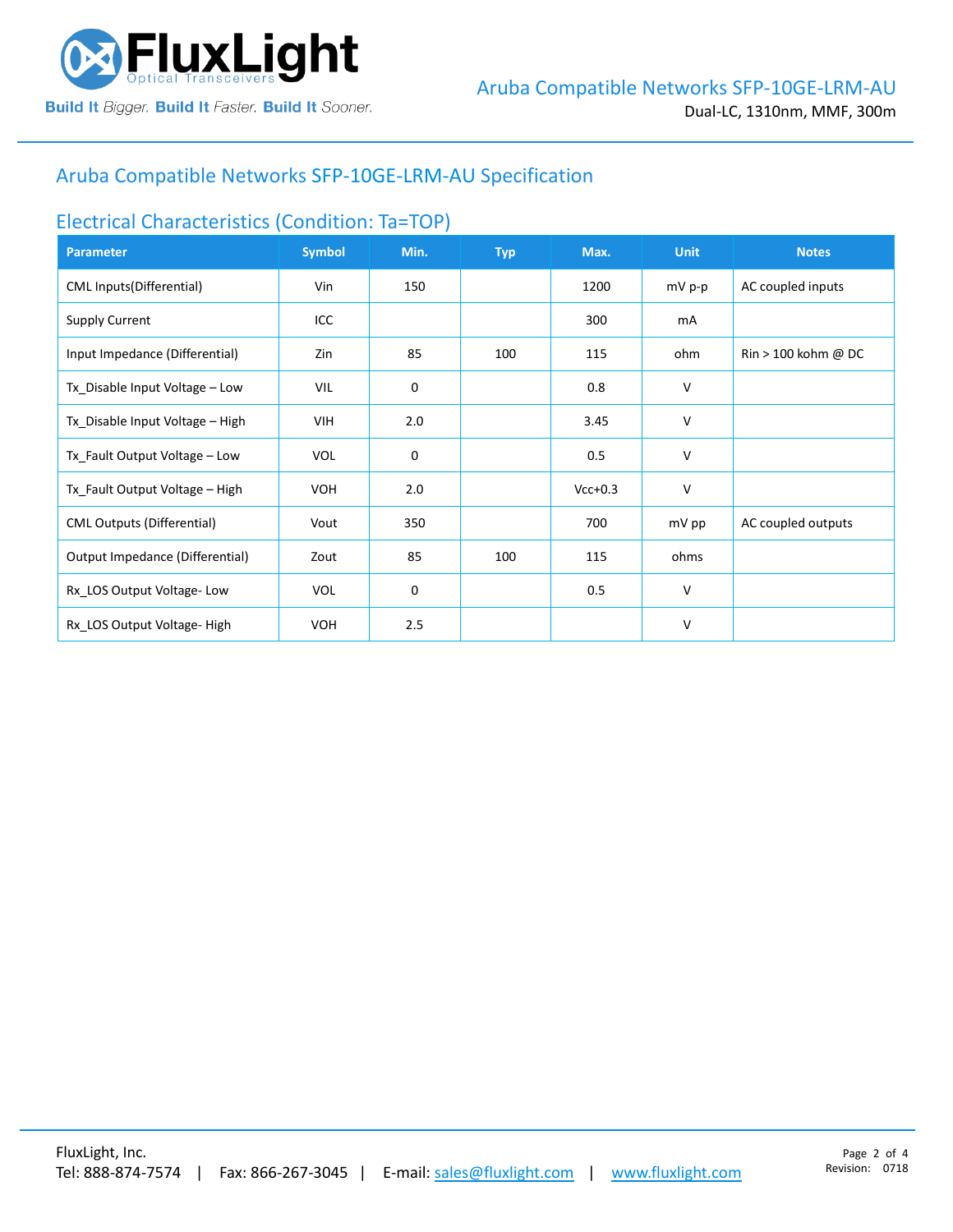

# Optical Characteristics (Condition: Ta=TOP)

| <b>Symbol</b><br><b>Min</b><br><b>Max</b><br><b>Parameter</b><br><b>Typ</b>                                               | <b>Unit</b>  |  |
|---------------------------------------------------------------------------------------------------------------------------|--------------|--|
| 10.3<br>Data Rate<br>÷,<br>$\sim$                                                                                         | Gb/s         |  |
| 9µm Core Diameter SMF<br>10                                                                                               | Km           |  |
| λс<br>Centre wavelength<br>1270<br>1310<br>1355                                                                           | nm           |  |
| Output Spectral Width(-20dB)<br>Δλ<br>$\mathbf{1}$<br>$\overline{\phantom{a}}$<br>÷,                                      | nm           |  |
| Average Output Power<br>-8<br>$+0.5$<br>$P_{\text{out}}$<br>$\overline{\phantom{a}}$                                      | dBm          |  |
| 3.5<br><b>Extinction Ratio</b><br>ER<br>÷,<br>$\overline{a}$                                                              | dB           |  |
| Average Power of OFF Transmitter<br>$-30$                                                                                 | dBm          |  |
| Side Mode Suppression Ratio<br>SMSR<br>30                                                                                 | dB           |  |
| Input Differential Impedance<br>Zin<br>90<br>100<br>110                                                                   | Ω            |  |
| Disable<br>$Vcc+0.3$<br>2.0<br><b>TX Disable</b>                                                                          | $\mathsf{V}$ |  |
| Enable<br>$\mathsf 0$<br>0.8                                                                                              |              |  |
| Fault<br>$2.0$<br>$Vcc+0.3$<br><b>TX Fault</b>                                                                            | $\mathsf{V}$ |  |
| $\mathsf 0$<br>0.8<br>Normal                                                                                              |              |  |
| TX Disable Assert Time<br>$t$ off<br>10                                                                                   | us           |  |
| <b>RX</b>                                                                                                                 |              |  |
| <b>Symbol</b><br>Min<br><b>Max</b><br><b>Parameter</b><br><b>Typ</b>                                                      | <b>Unit</b>  |  |
| Center Wavelength<br>λс<br>1260<br>1565                                                                                   | nm           |  |
| $-14$<br>$\bar{\phantom{a}}$<br>$\sim$<br><b>Receive Sensitivity</b><br>${\sf P}_{\sf in}$                                | dBm          |  |
| $-3$<br>0<br>Maximum Input Power<br>$P_{MAX}$<br>$\overline{\phantom{a}}$                                                 | dBm          |  |
| $-15$<br>SD <sub>HIGH</sub><br>$\overline{\phantom{a}}$<br>$\overline{\phantom{a}}$<br>Signal Detect Threshold-Assertion: | dBm          |  |
| SDLow<br>$-25$<br>$\blacksquare$<br>$\overline{\phantom{a}}$<br>Signal Detect Threshold-Deassertion:                      | dBm          |  |
| <b>Output Differential Impedance</b><br>Pin<br>90<br>100<br>110                                                           | Ω            |  |
| Receiver Overload<br>Pmax<br>0.5                                                                                          | dBm          |  |
| <b>Optical Return Loss</b><br>ORL<br>$-12$                                                                                | dB           |  |
| LOS<br>$Vcc+0.3$<br>High<br>$2.0\,$                                                                                       | $\mathsf{V}$ |  |
| $\pmb{0}$<br>$0.8\,$<br>Low                                                                                               |              |  |